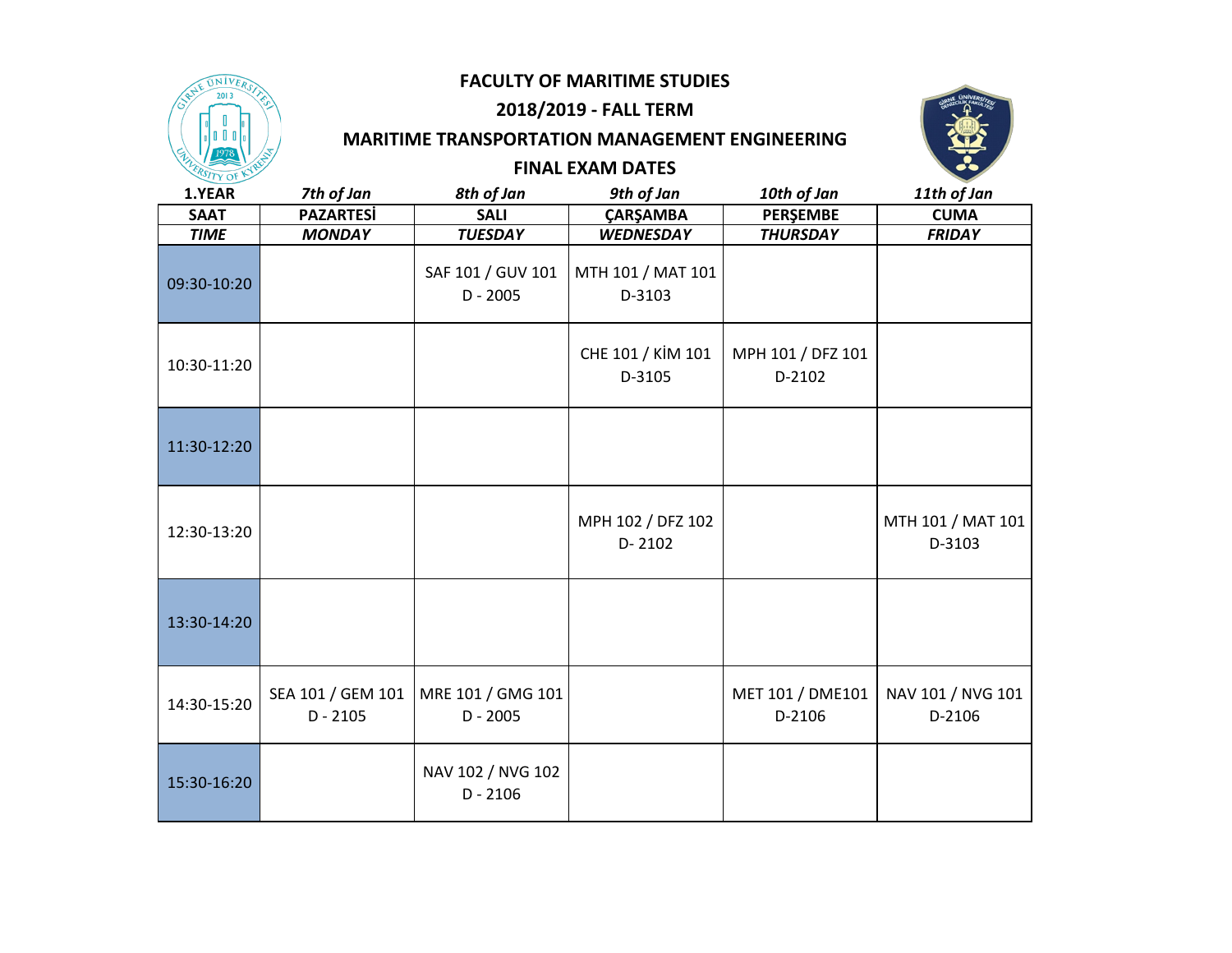

## **2018/2019 - FALL TERM**

## **MARITIME TRANSPORTATION MANAGEMENT ENGINEERING FINAL EXAM DATES**



| 2.YEAR      | 7th of Jan                | 8th of Jan                    | 9th of Jan                      | 10th of Jan                     | 11th of Jan                 |
|-------------|---------------------------|-------------------------------|---------------------------------|---------------------------------|-----------------------------|
| <b>SAAT</b> | <b>PAZARTESİ</b>          | <b>SALI</b>                   | ÇARŞAMBA                        | <b>PERŞEMBE</b>                 | <b>CUMA</b>                 |
| <b>TIME</b> | <b>MONDAY</b>             | <b>TUESDAY</b>                | <b>WEDNESDAY</b>                | <b>THURSDAY</b>                 | <b>FRIDAY</b>               |
| 09:30-10:20 |                           |                               | <b>MEN 201</b><br>$D - 2106$    |                                 |                             |
| 10:30-11:20 | MEL 201/GEL 201<br>D-2101 |                               |                                 |                                 |                             |
| 11:30-12:20 |                           |                               | NAV 213 / NVG 213<br>D-2106     |                                 | NRC 201 / GIN 201<br>D-2101 |
| 12:30-13:20 |                           |                               |                                 | <b>TUR 101</b><br>13:00         |                             |
| 13:30-14:20 |                           |                               |                                 |                                 |                             |
| 14:30-15:20 |                           | MTH 211/MTE 201<br>$D - 3103$ | LAW 251 / HUK 251<br>$D - 3101$ | NAV 252 / NVG 252<br>$D - 3101$ |                             |
| 15:30-16:20 |                           |                               |                                 |                                 |                             |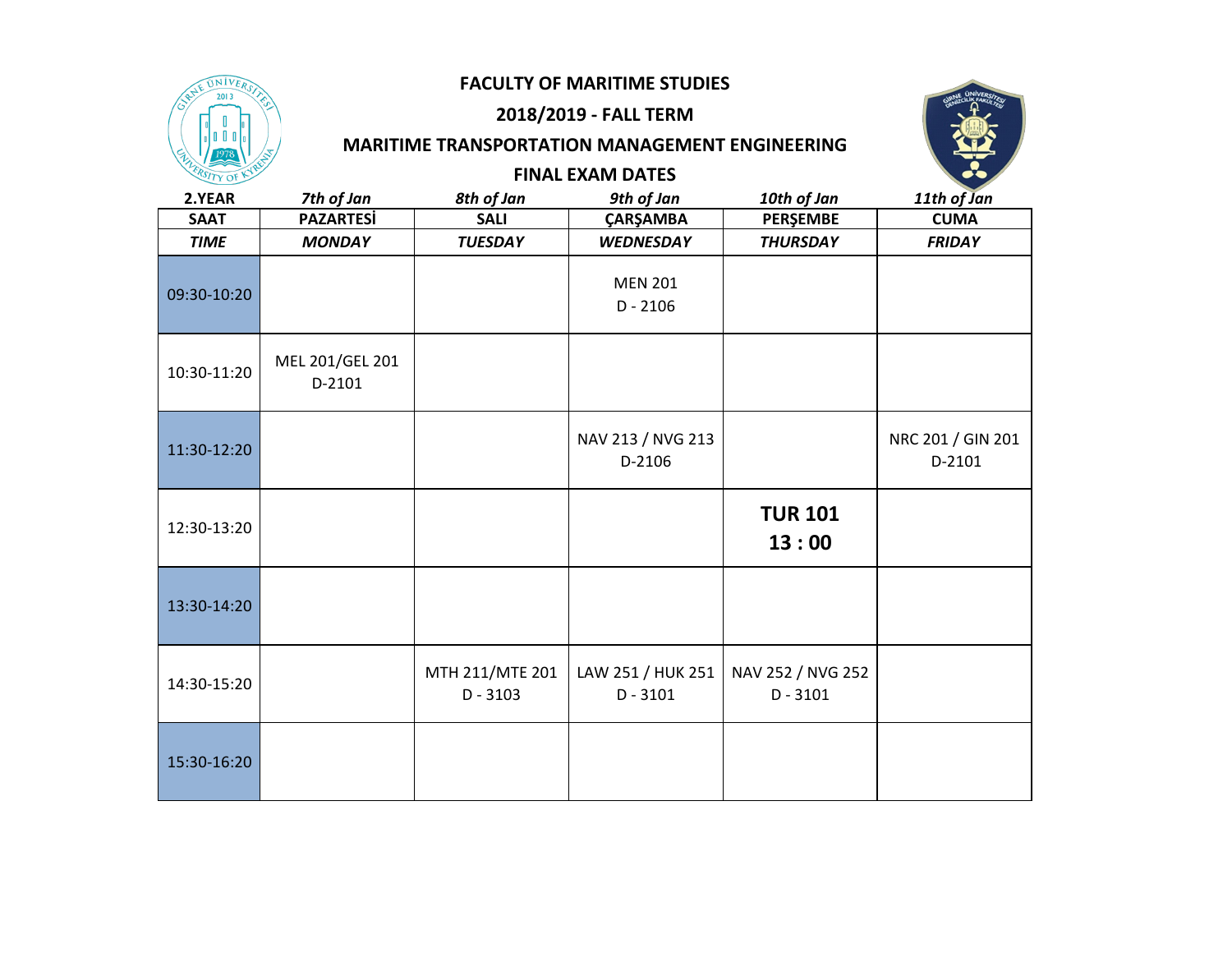

15:30-16:20

#### **2018/2019 - FALL TERM**

### **MARITIME TRANSPORTATION MANAGEMENT ENGINEERING**

**FINAL EXAM DATES**



| 3.YEAR      | 7th of Jan                    | 8th of Jan     | 9th of Jan                     | 10th of Jan                | 11th of Jan                |
|-------------|-------------------------------|----------------|--------------------------------|----------------------------|----------------------------|
| <b>SAAT</b> | <b>PAZARTESi</b>              | <b>SALI</b>    | ÇARŞAMBA                       | <b>PERŞEMBE</b>            | <b>CUMA</b>                |
| <b>TIME</b> | <b>MONDAY</b>                 | <b>TUESDAY</b> | <b>WEDNESDAY</b>               | <b>THURSDAY</b>            | <b>FRIDAY</b>              |
| 09:30-10:20 |                               |                | NAV 353 / NVG353<br>$D - 2105$ | COM301 / HAB 301<br>D-2104 | NAV 325 / NVG325<br>D-2106 |
| 10:30-11:20 |                               |                |                                |                            |                            |
| 11:30-12:20 |                               |                |                                |                            |                            |
| 12:30-13:20 | MAN301 / DID301<br>D-2104     |                |                                |                            |                            |
| 13:30-14:20 |                               |                |                                |                            |                            |
| 14:30-15:20 | CRG301 / YEO301<br>$D - 2104$ |                |                                |                            |                            |
|             |                               |                |                                |                            |                            |

EMR 301 D - 2105